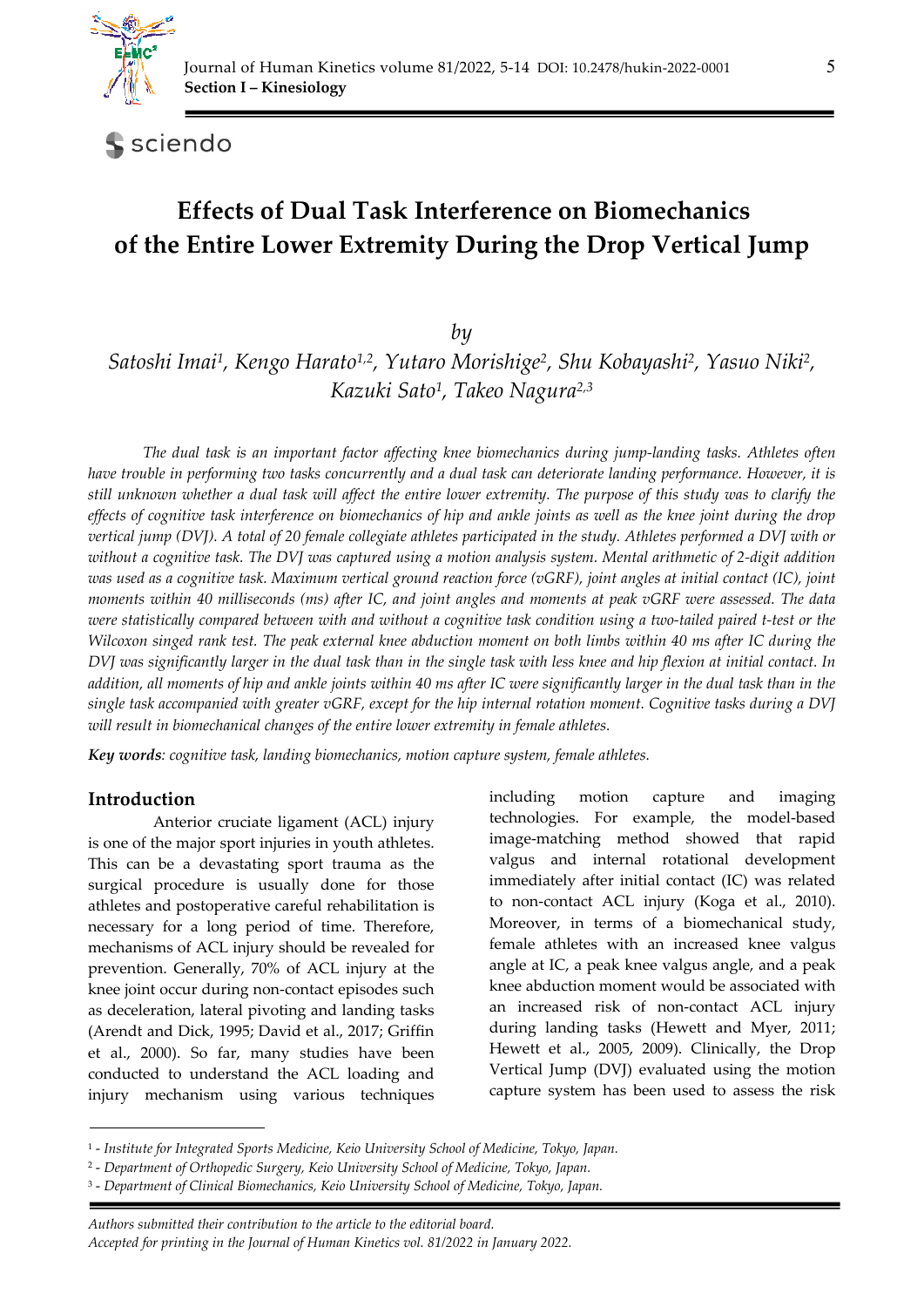factor in non-contact ACL injury in female athletes (Padua et al., 2015). Since in the literature the focus has usually been laid on the DVJ in experiments for evaluation of the risk factor, a conventional laboratory-based DVJ may be a single-task. Although athletes always perform these movement with a dual- or a multi-task such as estimating the surrounding situations and making another purposeful movement in the actual sport field, few reports have been done to assess the influence of a dual task on knee biomechanics. According to previous reports, people often have trouble performing two tasks concurrently (Pashler, 1994), and a dual-task might deteriorate landing performance (Dai et al., 2018). Furthermore, a recent review paper demonstrated that decision making and divided attention would affect knee biomechanics associated with ACL injury (Hughes and Dai, 2021). For instance, decision making could significantly influence several biomechanical variables related to an increased risk of ACL injury, such as reduced knee flexion at initial contact, increased knee valgus angles, increased knee extension and valgus moments (Hughes and Dai, 2021). In terms of correlation between trunk motion and ACL injuries, limited trunk flexion and increased trunk lateral bending were associated with increased ACL loading (Song et al., 2021). However, little attention has been paid to the effects of cognitive task interference on biomechanics of the entire lower extremity during sporting activity.

Therefore, the purpose of the present study was to examine and clarify the effects of cognitive task (dual task) interference on biomechanics of the entire lower extremity during jump-landing tasks. It was hypothesized that cognitive task interference would lead to deterioration of biomechanics of the entire lower extremity during the DVJ.

#### **Methods**

#### *Participants*

A total of 20 female collegiate athletes (mean age =  $20.2 \pm 1.3$  years) participated in the present study. All participants were members of college sports teams (basketball: 9, volleyball: 4, ski: 4, badminton: 3) and their average practice time was longer than 18 hours a week. The average of sporting experience was  $6.4 \pm 3.6$  years,

and the Tegner activity level scale was 7 for each subject. The present study was conducted in the Sports Rehabilitation and Performance Laboratory and approved by the Medical Research Ethics Committee of our university (♯20080054). Each participant provided a written informed consent form. None of the athletes had any history of major injuries of the trunk or lower extremities. In the current investigation, female athletes were recruited, since females present a greater risk of ACL injury than males based on previous studies (Ford et al., 2010; Gornitzky et al., 2016; Krosshaug et al., 2007).

#### *DVJ protocol and data analysis*

The jump-landing biomechanics during the Drop Vertical Jump (DVJ) were examined (Hewett and Myer, 2011; Hewett et al., 2005). Participants were asked to perform a DVJ from a 30 cm high box forward to a distance of 25% of their height away from the box, and immediately jump vertically as high as possible. After the instruction and practice of the DVJ, participants performed three conventional DVJ trials (a singletask). After single-task DVJs, a three-minute rest was allowed. Then, athletes performed two DVJ trials with a cognitive task (a dual task), which included the mental arithmetic of 2-digit addition. This calculation was given on the screen just before the DVJ by an examiner. Thereafter each participant thought about the answer as accurately as possible and gave the solution to the examiner after the DVJ. The range of the starting number for the addition was 50 to 99. The mental arithmetic of 2-digit addition was chosen in the present study as an easier method was applied compared to 2-digit subtraction. Before DVJ trials, the correct answer was given by 50.0% of athletes for 2-digit addition, while only 33.3% of athletes responded correctly to 2-digit subtraction.

Lower limb kinematics and kinetics data were recorded using a three-dimensional motion analysis system which consisted of eight cameras (120 frames/s; Oqus, Qualisys, Sweden), two force plates (frequency 600 Hz; AM6110, Bertec, Columbus, OH, USA), and 46 retro-reflective markers (14 mm in diameter). Those markers were placed on anatomic landmarks and specific locations (Harato et al., 2019; Kadaba et al., 1990; Morishige et al., 2010; Sakurai et al., 2019a, 2019b). A set of anatomical landmarks were defined as follows: the spinous process of vertebrae at the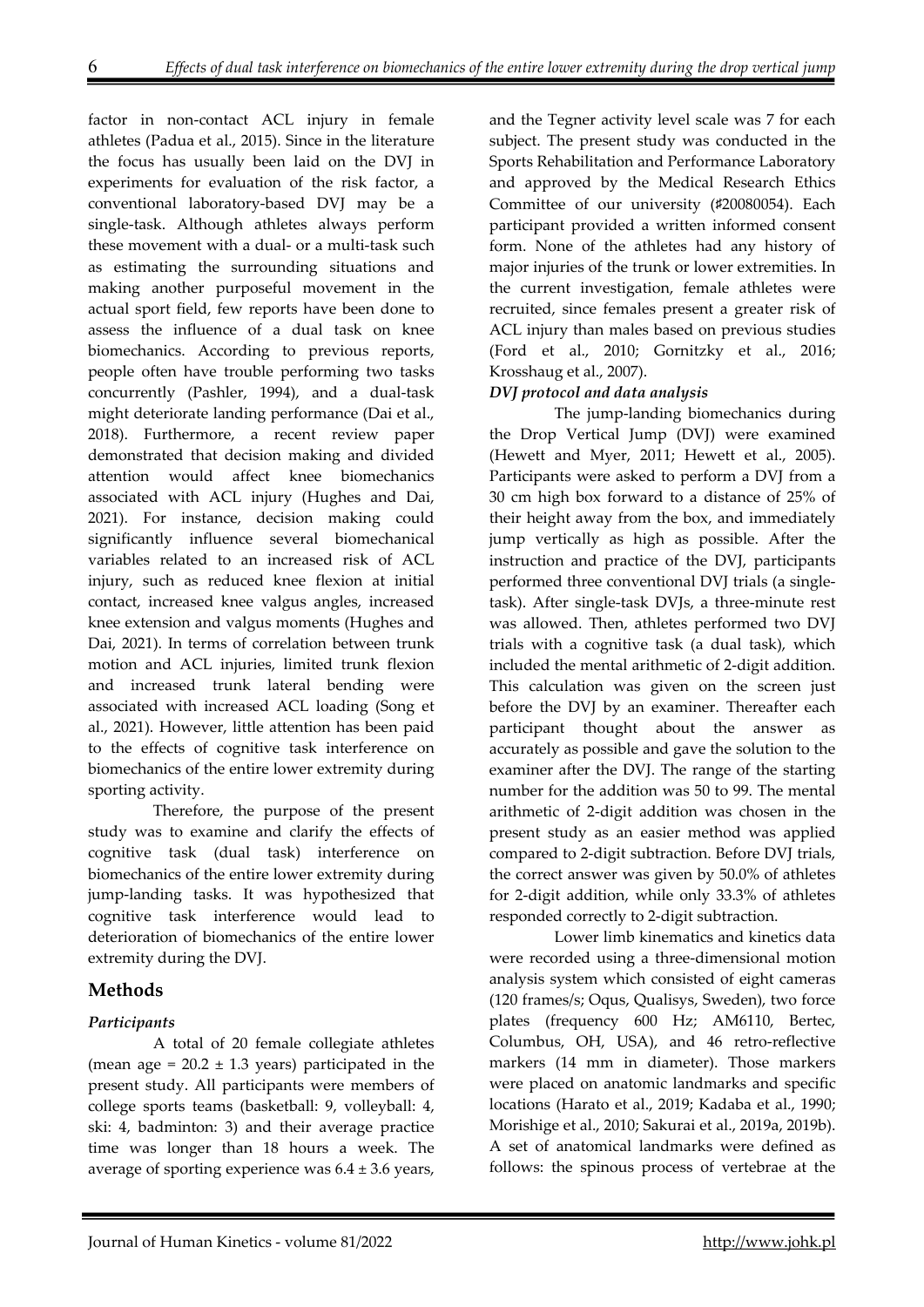level of C 7 and Th 10, the jugular notch and xiphoid process of the sternum, acromion, anterior superior and posterior superior iliac spine, greater trochanter, medial and lateral femoral epicondyles, medial and lateral malleoli, the head of the first and the fifth metatarsal bone, scaphoid, and calcaneus. Additional specific markers were placed on the frontal and lateral aspects of the thigh (4 markers) and the shank (4 markers). The set of markers was used to calculate joint centers and segment positions in a standard quiet stance, and to track segment motion during the DVJ tests. Joint angles were calculated based on the cardan sequence of XYZ, equivalent to the joint coordinate system. Joint moments were calculated using inverse dynamics within commercial software (C-motion Company, Rockville, MD, USA), then normalized to mass (kilograms) and calculated as external moments.

The following data were evaluated with reference to previous studies (Cochrane et al., 2007; Hewett et al., 2005; Koga et al., 2010; Krosshaug et al., 2007; Leppanen et al., 2017): 1) jumping height as a value of motor performance, 2) maximum vertical ground reaction force (vGRF), 3) joint angles at initial contact (IC), 4) joint moments within 40 ms after IC, and 5) joint angles and moments at peak vGRF. The jumping height was calculated by the maximum height of Th10. The outline of these values is shown in Figure 1. These evaluations were done for both limbs including dominant and non-dominant legs. The dominant leg was defined as the leg with which each athlete preferred to kick a ball (Brophy et al., 2010; Negrete et al., 2007). A lowpass filter was used to smooth marker and GRF data at the cutoff frequency of 12 Hz.

## *Statistical analysis*

Biomechanical differences were analyzed between a single- and a dual-task during jump-landing movement. To analyze the differences, the effect size, statistical significance and power were set at *d* = 0.8,  $\alpha$  = 0.05, β = 0.95, respectively. A power analysis was performed using G\*Power (v3.1.9.2, Heinrich-Heine University, Düsseldorf, Germany). Using a large effect size of 0.6 for a two-tailed *t*-test, a sample size of 17 was required in each group ( $\beta$  = 0.80,  $\alpha$  = 0.05). To clarify the effects of the dual task on lower limb biomechanics, the values of lower limb kinematics and kinetics under single task

condition were used as controls. The two-tailed paired *t*-test or the Wilcoxon singed rank test was performed between with and without a cognitive task condition after confirming the normality assumption using the Shapiro-wilk test. Statistical significance was set at  $p < 0.05$ . All statistical analyses were performed using SPSS (ver. 22, IBM Corporation, Armonk, NY, USA.).

## **Results**

# *Peak vGRF during landing phase and joint angles at initial contact*

The right-side limb was judged as dominant for 19 participants. In terms of jumping performance, no significant difference was found between a single and a dual task (single-task: 33.4  $\pm$  6.4 cm, dual-task: 31.5  $\pm$  5.3 cm). On the other hand, significant differences were found in peak vGRF during the landing phase. Specifically, total vGRF was significantly larger in the dual task than in the single task (Figure 2). Furthermore, significant increases were found in the nondominant leg (single task:  $22.1 \pm 6.2$  N/kg, dualtask:  $26.6 \pm 8.9$  N/kg), while no significant difference was detected in the dominant leg.

Although knee abduction and internal rotation angles were not significantly different, other variables including knee flexion, hip flexion, and ankle planter-flexion angles at IC were significantly smaller in the dual task than in the single task on both limbs (Table 1).

## *Joint moments within 40 ms after initial contact*

The peak external knee abduction moment in the dominant leg within 40 ms after initial contact was significantly larger in the dual task than in the single task (Table 2).

As to the non-dominant leg, knee flexion and internal rotation moments were significantly larger in the dual task than in the single task as well as the knee abduction moment. In terms of hip and ankle joints, most of the moments were significantly larger in the dual task than in the single task, whereas no significant difference was detected in the hip internal rotation moment.

## *Joint angles and moments at the timing of peak vGRF*

Hip and knee flexion angles were significantly smaller in the dual task than in the single task (Table 3) on dominant and nondominant sides. Regarding the knee abduction angle, there were no significant differences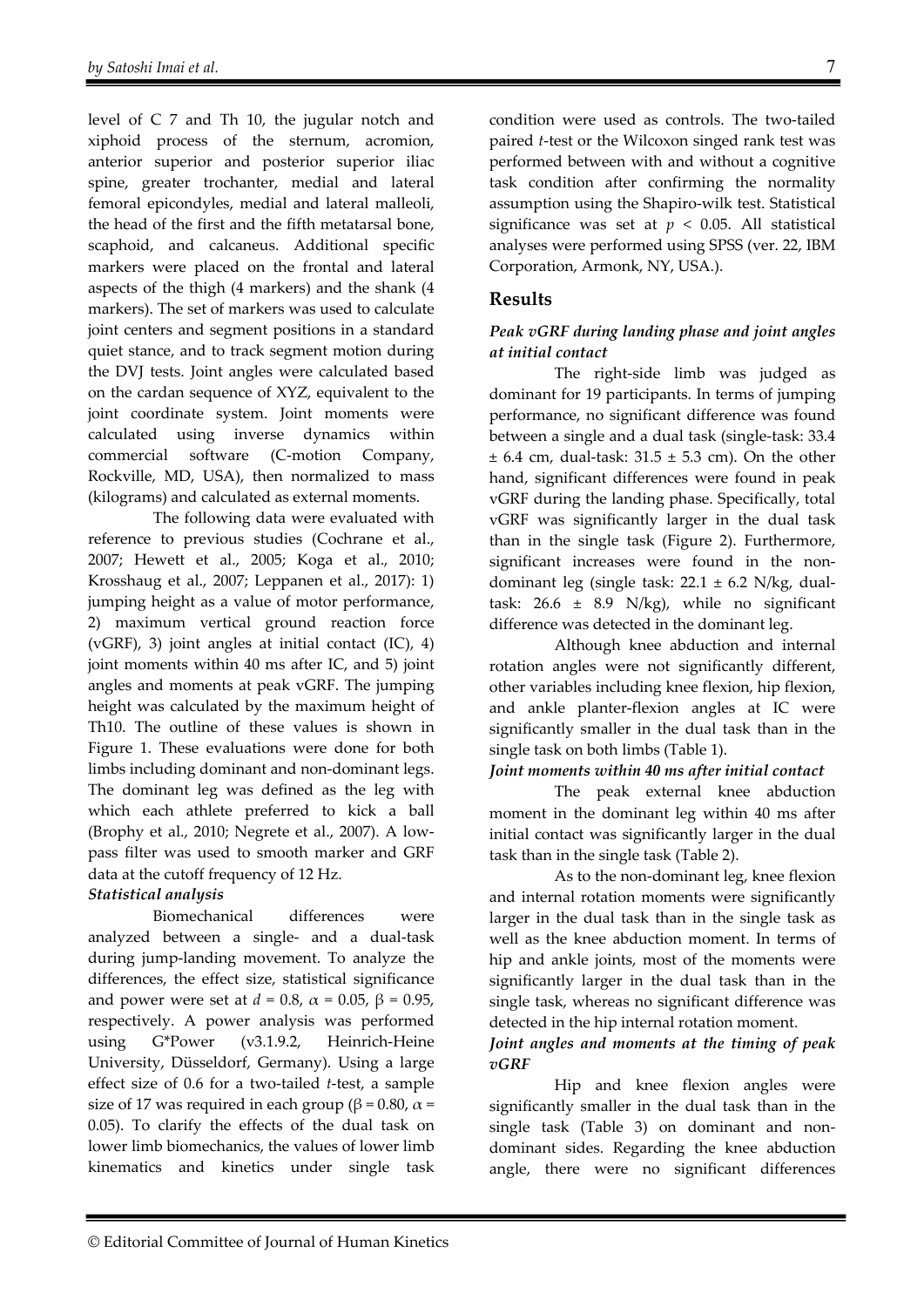between single and dual tasks in both limbs.

Concerning joint moments, almost all of the moments were not significantly different between single and dual tasks, while the knee abduction moment in the dominant leg and the knee flexion moment in the non-dominant leg were larger in the dual task than in the single task (Table 4).

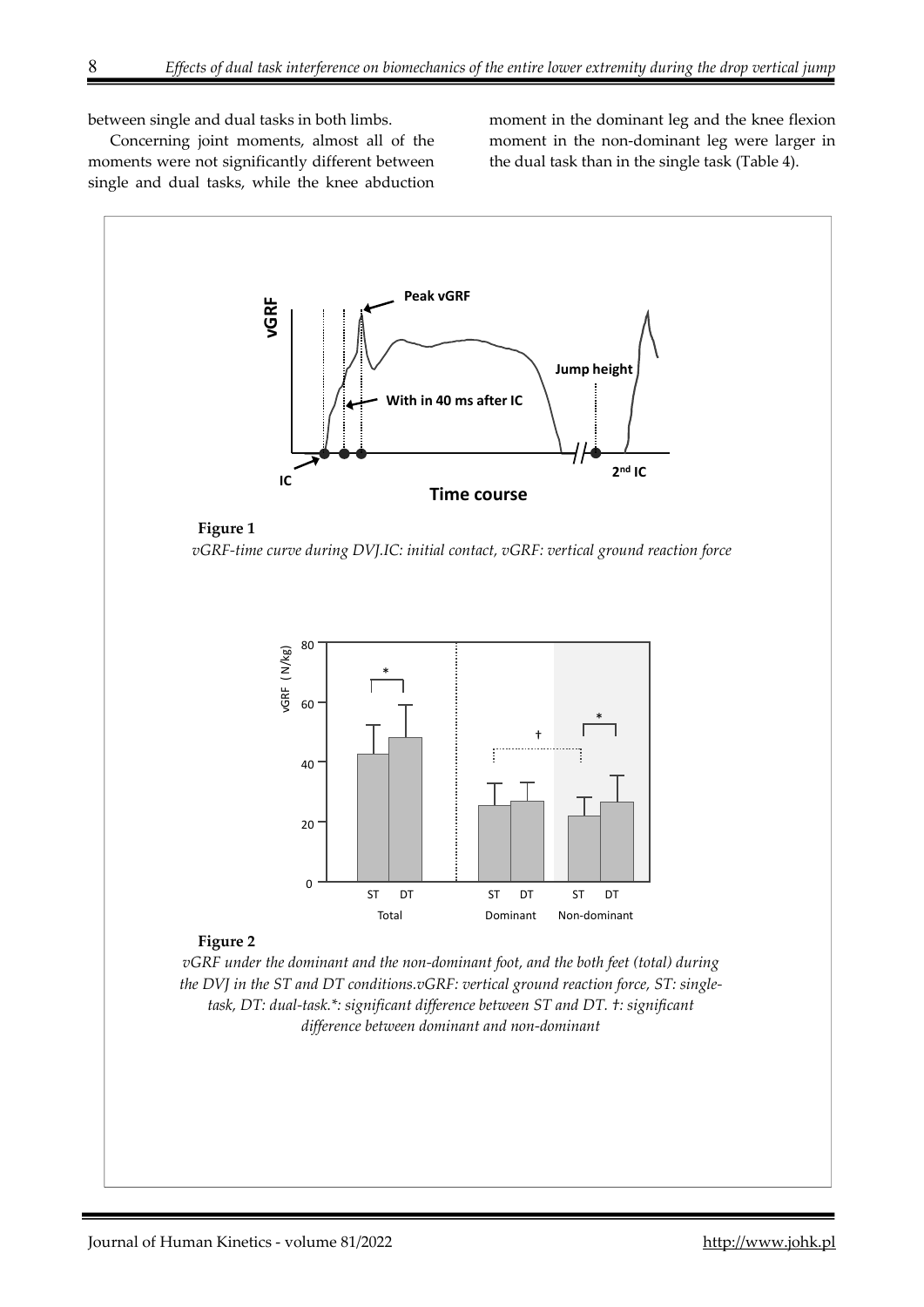|                   |              |                                                                                | Table 1         |                        |  |
|-------------------|--------------|--------------------------------------------------------------------------------|-----------------|------------------------|--|
|                   |              | Angles of the hip, knee and ankle at initial contact (degrees, mean $\pm$ SD). |                 |                        |  |
|                   |              | Single Task                                                                    | Dual Task       | $p$ value <sup>a</sup> |  |
| Dominant side     |              |                                                                                |                 |                        |  |
| Hip               | Flexion      | $21.0 \pm 7.7$                                                                 | $18.8 \pm 8.0$  | 0.035                  |  |
|                   | Abduction    | $4.3 \pm 3.3$                                                                  | $4.2 \pm 2.9$   | 0.906                  |  |
|                   | Internal rot | $-0.8 \pm 8.2$                                                                 | $-0.7 \pm 8.0$  | 0.971                  |  |
| Knee              | Flexion      | $22.5 \pm 5.6$                                                                 | $19.7 \pm 5.6$  | 0.027                  |  |
|                   | Abduction    | $-0.8 \pm 3.3$                                                                 | $-0.9 \pm 3.8$  | 0.763                  |  |
|                   | Internal rot | $-10.9 \pm 8.9$                                                                | $-12.1 \pm 7.5$ | 0.296                  |  |
| Ankle             | Plantar Flex | $22.7 \pm 4.8$                                                                 | $25.6 \pm 4.3$  | 0.002                  |  |
|                   | Abduction    | $-13.0 \pm 4.8$                                                                | $-12.1 \pm 5.1$ | 0.189                  |  |
|                   | Internal rot | $1.7 \pm 6.2$                                                                  | $1.8 \pm 6.2$   | 0.943                  |  |
| Non-Dominant side |              |                                                                                |                 |                        |  |
| Hip               | Flexion      | $23.0 \pm 7.4$                                                                 | $20.7 \pm 6.5$  | 0.026                  |  |
|                   | Abduction    | $5.7 \pm 4.6$                                                                  | $5.7 \pm 4.8$   | 0.931                  |  |
|                   | Internal rot | $3.9 \pm 7.2$                                                                  | $3.9 \pm 7.3$   | 0.845                  |  |
| Knee              | Flexion      | $26.8 \pm 6.2$                                                                 | $24.2 \pm 6.0$  | 0.070                  |  |
|                   | Abduction    | $-2.6 \pm 3.8$                                                                 | $-2.3 \pm 3.7$  | 0.611                  |  |
|                   | Internal rot | $-9.7 \pm 7.2$                                                                 | $-10.5 \pm 8.7$ | 0.374                  |  |
| Ankle             | Plantar Flex | $19.0 \pm 5.0$                                                                 | $22.1 \pm 5.6$  | 0.001                  |  |
|                   | Abduction    | $-13.1 \pm 7.0$                                                                | $-13.3 \pm 6.0$ | 0.741                  |  |
|                   | Internal rot | $-0.7 \pm 6.8$                                                                 | $0.4 \pm 8.0$   | 0.126                  |  |

*a Values obtained using a two-tailed paired t-test or the Wilcoxon singed rank* test

#### **Table 2**

#### *Peak external knee abduction moments of the hip, knee and ankle within 40 ms after initial contact (Nm/kg, mean ± SD).*

|                   |              | Single Task     | Dual Task       | <i>v</i> value <sup>a</sup> |
|-------------------|--------------|-----------------|-----------------|-----------------------------|
| Dominant side     |              |                 |                 |                             |
| Hip               | Flexion      | $2.71 \pm 1.11$ | $3.08 \pm 0.96$ | 0.036                       |
|                   | Adduction    | $1.03 \pm 0.33$ | $1.39 \pm 0.50$ | < 0.001                     |
|                   | Internal rot | $0.38 \pm 0.17$ | $0.46 \pm 0.22$ | 0.077                       |
| Knee              | Flexion      | $1.44 \pm 0.66$ | $1.62 \pm 0.53$ | 0.251                       |
|                   | Abduction    | $0.50 \pm 0.24$ | $0.71 \pm 0.31$ | 0.003                       |
|                   | Internal rot | $0.27 \pm 0.14$ | $0.37 \pm 0.15$ | 0.249                       |
| Ankle             | Dorsal flex  | $1.04 \pm 0.31$ | $1.17 \pm 0.18$ | 0.031                       |
|                   | Abduction    | $0.17 \pm 0.11$ | $0.23 \pm 0.12$ | 0.003                       |
|                   | Internal rot | $0.15 \pm 0.07$ | $0.18 \pm 0.07$ | 0.013                       |
| Non-Dominant side |              |                 |                 |                             |
| Hip               | Flexion      | $2.23 \pm 0.55$ | $2.63 \pm 0.59$ | 0.024                       |
|                   | Adduction    | $1.18 \pm 0.28$ | $1.46 \pm 0.47$ | 0.025                       |
|                   | Internal rot | $0.58 \pm 0.24$ | $0.66 \pm 0.33$ | 0.293                       |
| Knee              | Flexion      | $1.45 \pm 0.32$ | $1.88 \pm 0.66$ | 0.006                       |
|                   | Abduction    | $0.53 \pm 0.22$ | $0.70 \pm 0.25$ | 0.002                       |
|                   | Internal rot | $0.28 \pm 0.09$ | $0.38 \pm 0.12$ | 0.001                       |
| Ankle             | Dorsal flex  | $0.94 \pm 0.29$ | $1.04 \pm 0.31$ | 0.038                       |
|                   | Abduction    | $0.13 \pm 0.10$ | $0.20 \pm 0.11$ | 0.006                       |
|                   | Internal rot | $0.21 \pm 0.11$ | $0.28 \pm 0.10$ | 0.008                       |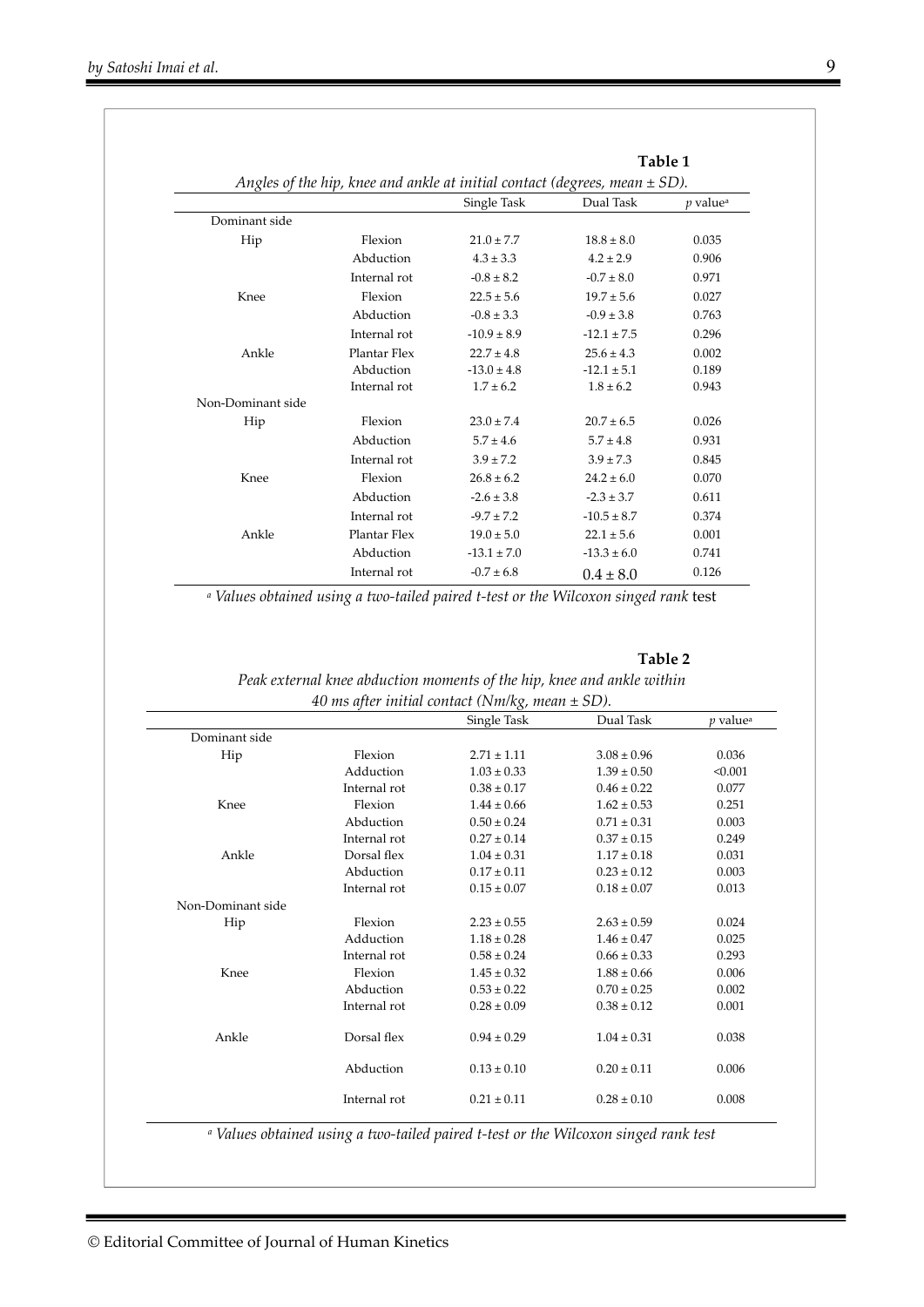|                                                                                                                  |              |                | Table 3        |                             |
|------------------------------------------------------------------------------------------------------------------|--------------|----------------|----------------|-----------------------------|
| Angles of the hip, knee and ankle at the timing of peak vertical ground reaction force (degrees, mean $\pm$ SD). |              |                |                |                             |
|                                                                                                                  |              | Single Task    | Dual Task      | <i>p</i> value <sup>a</sup> |
| Dominant side                                                                                                    |              |                |                |                             |
| Hip                                                                                                              | Flexion      | $28.5 \pm 7.8$ | $26.2 \pm 8.3$ | 0.039                       |
|                                                                                                                  | Abduction    | $3.0 \pm 3.8$  | $3.2 \pm 3.6$  | 0.719                       |
|                                                                                                                  | Internal rot | $0.1 \pm 8.9$  | $0.6 \pm 8.3$  | 0.410                       |
| Knee                                                                                                             | Flexion      | $44.7 \pm 5.4$ | $41.6 \pm 6.6$ | 0.021                       |
|                                                                                                                  | Abduction    | $-1.0 \pm 5.5$ | $-1.7 \pm 5.6$ | 0.221                       |
|                                                                                                                  | Internal rot | $-6.0 \pm 8.2$ | $-7.2 \pm 7.2$ | 0.148                       |
| Ankle                                                                                                            | Plantar Flex | $10.3 \pm 6.8$ | $9.8 \pm 8.6$  | 0.696                       |
|                                                                                                                  | Abduction    | $-6.3 \pm 3.6$ | $-5.9 \pm 2.7$ | 0.540                       |
|                                                                                                                  | Internal rot | $-5.0 \pm 6.2$ | $-4.2 \pm 6.3$ | 0.293                       |
| Non-Dominant side                                                                                                |              |                |                |                             |
| Hip                                                                                                              | Flexion      | $30.1 \pm 7.1$ | $27.6 \pm 8.3$ | 0.020                       |
|                                                                                                                  | Abduction    | $5.2 \pm 5.2$  | $5.5 \pm 5.8$  | 0.642                       |
|                                                                                                                  | Internal rot | $4.9 \pm 8.6$  | $4.9 \pm 8.6$  | 0.962                       |
| Knee                                                                                                             | Flexion      | $47.1 \pm 4.9$ | $44.1 \pm 7.2$ | 0.018                       |
|                                                                                                                  | Abduction    | $-3.3 \pm 7.2$ | $-3.3 \pm 6.5$ | 0.951                       |
|                                                                                                                  | Internal rot | $-5.0 \pm 7.3$ | $-5.7 \pm 8.9$ | 0.317                       |
| Ankle                                                                                                            | Plantar Flex | $10.4 \pm 8.4$ | $9.5 \pm 10.1$ | 0.511                       |
|                                                                                                                  | Abduction    | $-7.0 \pm 3.9$ | $-7.2 \pm 3.9$ | 0.652                       |
|                                                                                                                  | Internal rot | $-7.2 \pm 6.7$ | $-5.5 \pm 7.3$ | 0.003                       |

*a Values obtained using a two-tailed paired t-test or the Wilcoxon singed rank test*

**Table 4** 

*Joint moments of the hip, knee and ankle at the timing of peak vertical ground reaction force (Nm/kg, mean ± SD).* 

|                   |              | Single Task      | Dual Task        | <i>p</i> value <sup>a</sup> |
|-------------------|--------------|------------------|------------------|-----------------------------|
| Dominant side     |              |                  |                  |                             |
| Hip               | Flexion      | $0.03 \pm 1.33$  | $-0.17 \pm 1.54$ | 0.651                       |
|                   | Adduction    | $0.03 \pm 0.37$  | $0.14 \pm 0.70$  | 0.370                       |
|                   | Internal rot | $0.02 \pm 0.15$  | $0.03 \pm 0.25$  | 0.344                       |
| Knee              | Flexion      | $1.04 \pm 0.75$  | $0.99 \pm 0.66$  | 0.791                       |
|                   | Abduction    | $-0.07 \pm 0.14$ | $0.08 \pm 0.26$  | 0.005                       |
|                   | Internal rot | $0.00 \pm 0.09$  | $0.02 \pm 0.13$  | 0.362                       |
| Ankle             | Dorsal flex  | $0.97 \pm 0.30$  | $1.03 \pm 0.21$  | 0.348                       |
|                   | Abduction    | $0.07 \pm 0.15$  | $0.06 \pm 0.15$  | 0.788                       |
|                   | Internal rot | $0.02 \pm 0.07$  | $-0.02 \pm 0.10$ | 0.714                       |
| Non-Dominant side |              |                  |                  |                             |
| Hip               | Flexion      | $0.27 \pm 0.69$  | $0.17 \pm 1.03$  | 0.089                       |
|                   | Adduction    | $-0.05 \pm 0.31$ | $-0.02 \pm 0.54$ | 0.788                       |
|                   | Internal rot | $0.00 \pm 0.13$  | $0.02 \pm 0.20$  | 0.039                       |
| Knee              | Flexion      | $0.84 \pm 0.52$  | $1.12 \pm 0.81$  | 0.025                       |
|                   | Abduction    | $-0.05 \pm 0.24$ | $-0.04 \pm 0.31$ | 0.888                       |
|                   | Internal rot | $0.01 \pm 0.09$  | $0.02 \pm 0.14$  | 0.612                       |
| Ankle             | Dorsal flex  | $0.84 \pm 0.33$  | $0.89 \pm 0.29$  | 0.256                       |
|                   | Abduction    | $0.07 \pm 0.12$  | $0.10 \pm 0.14$  | 0.238                       |
|                   | Internal rot | $0.05 \pm 0.10$  | $0.06 \pm 0.09$  | 0.632                       |

*a Values obtained using a two-tailed paired t-test or the Wilcoxon singed rank test*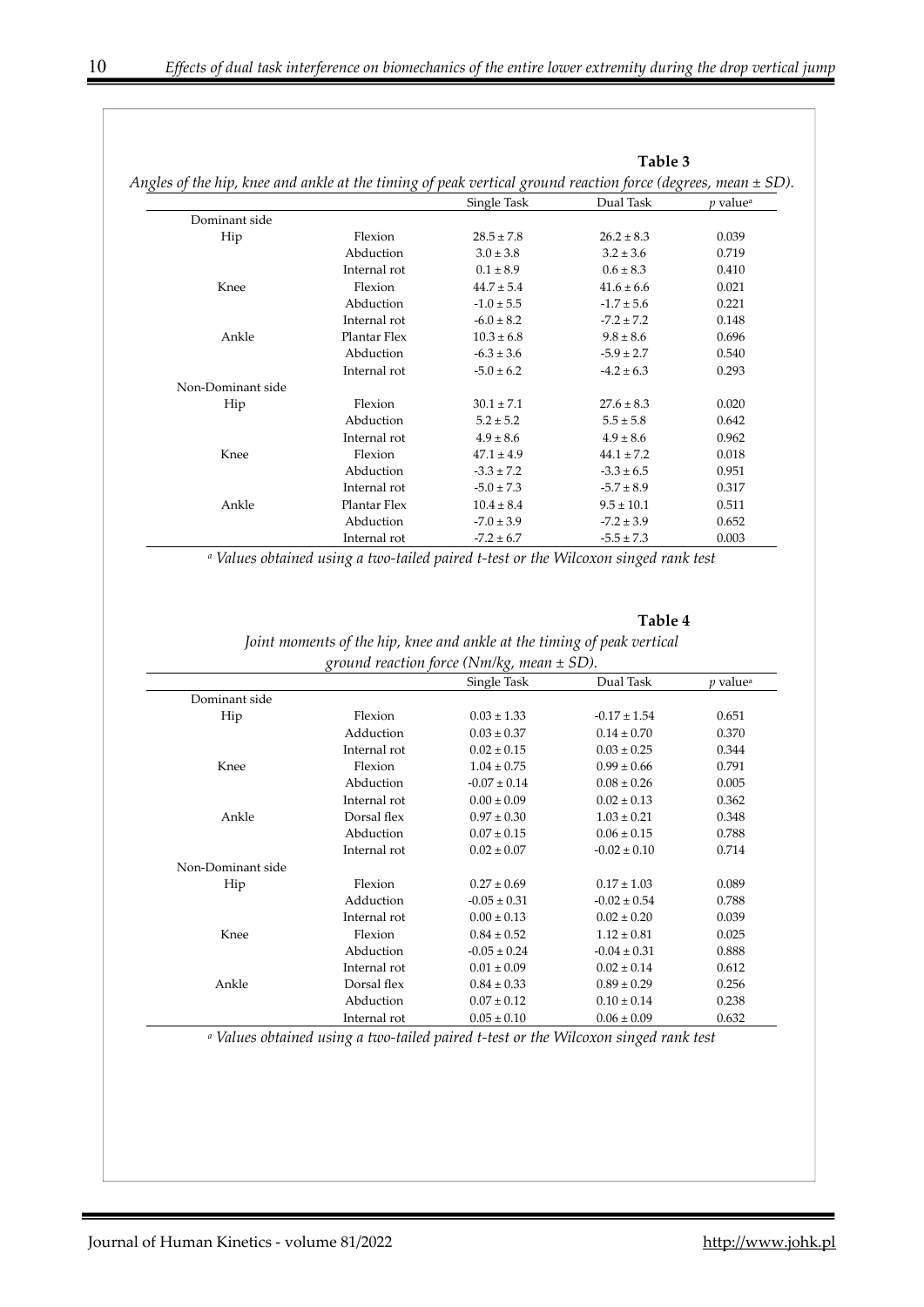# **Discussion**

The results of the present study partly supported the hypothesis that cognitive task interference would lead to deterioration of leg biomechanics during the DVJ. The most important finding of the current investigation was that the peak external knee abduction moment in both limbs within 40 ms after initial contact was significantly larger in the dual task than in the single task with less knee and hip flexion at initial contact. In addition, this phenomenon was observed without deterioration of jumping performance in the dual task.

According to a previous study, a lesser knee flexion angle and high abduction loads were important biomechanical risk factors of ACL injury in female athletes (Koga et al., 2010). In terms of the timing of the injury, a non-contact ACL injury mechanism was investigated using video sequences, and the timing of the injury was within 40 ms after IC. Therefore, knee kinematics and loading within 40 ms could be a key factor in the ACL injury mechanism. Based on the results of the present study, most of the moments within 40 ms after IC were significantly larger in dual than in single tasks accompanied with greater vGRF. Besides, less knee and hip flexion at IC in landing tasks was known as stiff landing (Devita and Skelly, 1992; Leppanen et al., 2017). The current study indicated that cognitive task interference would lead to stiff landing, as smaller hip flexion, smaller knee flexion and greater ankle plantar flexion were observed at IC in dual tasks. Similarly, Dai et al. (2018) suggested that introduction of a simultaneous cognitive challenge might result in stiff landing and adversely affect motor programming required for safe execution of jump landings. Furthermore, Almonroeder et al. (2018) demonstrated that the inclusion of the cognitive task such as the overhead goal resulted in higher peak vertical ground reaction forces and lower peak knee flexion angles in comparison to the standard DVJ. However, the focus of their studies was laid on knee biomechanics without assessing hip and ankle joints. Generally, hip and ankle motions will interact with knee biomechanics as a kinetic chain among the entire lower extremity (Koga et al., 2018). For instance, hip adduction and ankle abduction moments as well as internal rotation moments at both joints will affect the knee

abduction moment. In the present study, significantly larger hip adduction and ankle abduction/internal rotation moments were observed accompanied with a larger knee abduction moment within 40 ms after IC for both limbs in dual tasks compared to single tasks, whereas the hip internal rotation moment was not significantly different between the two conditions. Consideration of the entire lower extremity can contribute to a better understanding of ACL injury mechanisms.

A neuromuscular reaction to perturbation is considered to require a longer time than 50 ms. For example, Forgard et al. (2015) reported that fast perturbations applied to the limbs would elicit stereotypical, electromyographic responses in the stretched muscle and the first response would occur at short latency (25–50 ms) and reflect input from a spinal reflex pathway. This is followed by a longer latency (50–100 ms) response, which receives input from group II afferents travelling a spinal pathway as well as group I afferents traversing a longer transcortical route. Moreover, Moritz and Farley (2004) investigated whether the contribution of anticipation and reaction would change when human hoppers encountered surprising, expected, and random changes from a soft elastic surface to a hard surface. They indicated that the mechanical changes occurred before electromyography changed 68–188 ms after landing. Therefore, to achieve an appropriate jump performance, a longer time than 50 ms is required for athletes to react to the unexpected event after the ground contact, and it is necessary to adjust the joint angle and muscle contraction predictively. Thus, stiff landing should be observed as a result of this predictive compensation for perturbation.

Several limitations should be described in the present study. First, the cognitive task in the present study was nothing but a simulation, as a sports specific task is ideal for the investigation. Second, study participants were limited to female athletes of college sports teams with the Tegner activity scale result of 7 including basketball, volleyball, ski and badminton. The characteristics of biomechanics in the DVJ may change based on the type of sport, and the results of the current investigation may not be applicable to all athletes. Third, joint moments in the present study were assessed within 40 ms after IC and at the timing of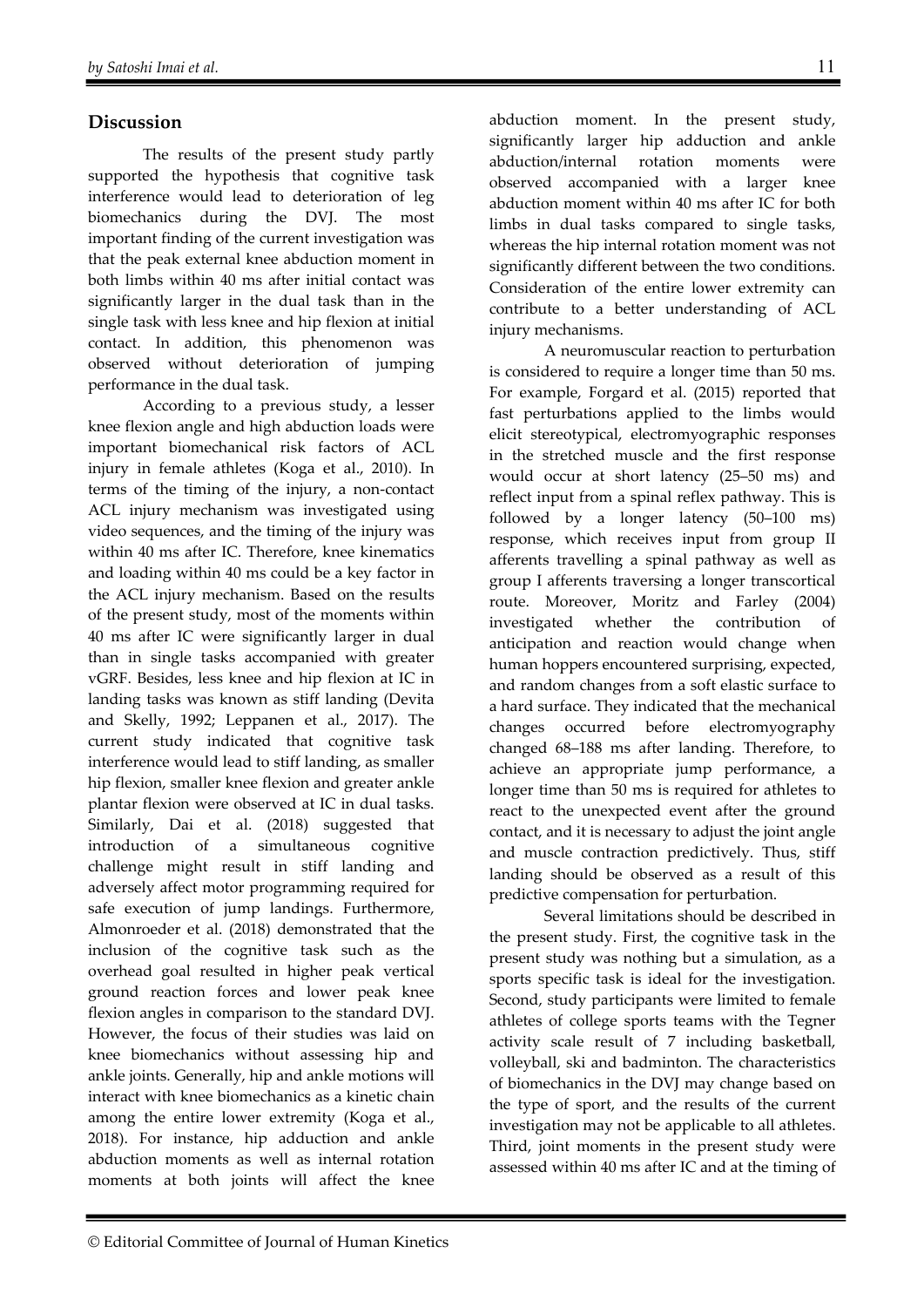peak GRF, as wider range greater than 40 ms would have possibly included the timing of peak GRF. Lastly, electromyography was not utilized in the present study, as a lot of markers were required to minimize skin motion error. Nonetheless, the present results provide important information regarding the effect of cognitive tasks on biomechanical changes of lower limbs during the DVJ in female athletes.

kinematic pattern of the entire lower extremity in female collegiate athletes. Specifically, most of the moments within 40 ms after IC, including the knee abduction moment on both sides, were significantly larger in dual tasks than in single tasks accompanied with greater vGRF. Thus, our results suggest that a dual task during the DVJ contributes to an increased risk for ACL injury.

From the present study, we may conclude that dual task condition during the DVJ affects the

#### **Acknowledgements**

The authors gratefully acknowledge the valuable contribution of Hideo Matsumoto, MD, PhD, Toshiro Otani, MD, PhD, Aiko Sakurai, RPT, Mr. Ryoji Hayakawa and Mrs. Sumi Yamashita.

## **References**

- Almonroeder, T. G., Kernozek, T., Cobb, S., Slavens, B., Wang, J., & Huddleston, W. (2018). Cognitive Demands Influence Lower Extremity Mechanics During a Drop Vertical Jump Task in Female Athletes. *Journal of Orthopaedic and Sports Physical Therapy, 48*(5), 381-387. https://doi.org/10.2519/jospt.2018.7739
- Arendt, E., & Dick, R. (1995). Knee injury patterns among men and women in collegiate basketball and soccer. NCAA data and review of literature. *American Journal of Sports Medicine*, *23*(6), 694-701. https://doi.org/10.1177/036354659502300611
- Brophy, R., Silvers, H. J., Gonzales, T., & Mandelbaum, B. R. (2010). Gender influences: the role of leg dominance in ACL injury among soccer players. *British Journal of Sports Medicine*, *44*(10), 694-697. https://doi.org/10.1136/bjsm.2008.051243
- Cochrane, J. L., Lloyd, D. G., Buttfield, A., Seward, H., & McGivern, J. (2007). Characteristics of anterior cruciate ligament injuries in Australian football. *Journal of Science and Medicine in Sport, 10*(2), 96-104. https://doi.org/10.1016/j.jsams.2006.05.015
- Dai, B., Cook, R. F., Meyer, E. A., Sciascia, Y., Hinshaw, T. J., Wang, C., & Zhu, Q. (2018). The effect of a secondary cognitive task on landing mechanics and jump performance. *Sports Biomechanics*, *17*(2), 192- 205. https://doi.org/10.1080/14763141.2016.1265579
- David, S., Komnik, I., Peters, M., Funken, J., & Potthast, W. (2017). Identification and risk estimation of movement strategies during cutting maneuvers. *Journal of Science and Medicine in Sport*, *20*(12), 1075- 1080. https://doi.org/10.1016/j.jsams.2017.05.011
- Devita, P., & Skelly, W. A. (1992). Effect of landing stiffness on joint kinetics and energetics in the lower extremity. *Medicine & Science in Sports & Exercise*, *24*(1), 108-115. https://www.ncbi.nlm.nih.gov/pubmed/1548984
- Ford, K. R., Shapiro, R., Myer, G. D., Van Den Bogert, A. J., & Hewett, T. E. (2010). Longitudinal sex differences during landing in knee abduction in young athletes. *Medicine & Science in Sports & Exercise*, *42*(10), 1923-1931. https://doi.org/10.1249/MSS.0b013e3181dc99b1
- Forgaard, C. J., Franks, I. M., Maslovat, D., Chin, L., & Chua, R. (2015). Voluntary reaction time and longlatency reflex modulation. *The Journal of Neurophysiology*, *114*(6), 3386-3399. https://doi.org/10.1152/jn.00648.2015
- Gornitzky, A. L., Lott, A., Yellin, J. L., Fabricant, P. D., Lawrence, J. T., & Ganley, T. J. (2016). Sport-Specific Yearly Risk and Incidence of Anterior Cruciate Ligament Tears in High School Athletes: A Systematic Review and Meta-analysis. *American Journal of Sports Medicine*, *44*(10), 2716-2723. https://doi.org/10.1177/0363546515617742

Griffin, L. Y., Agel, J., Albohm, M. J., Arendt, E. A., Dick, R. W., Garrett, W. E., . . . Wojtys, E. M. (2000).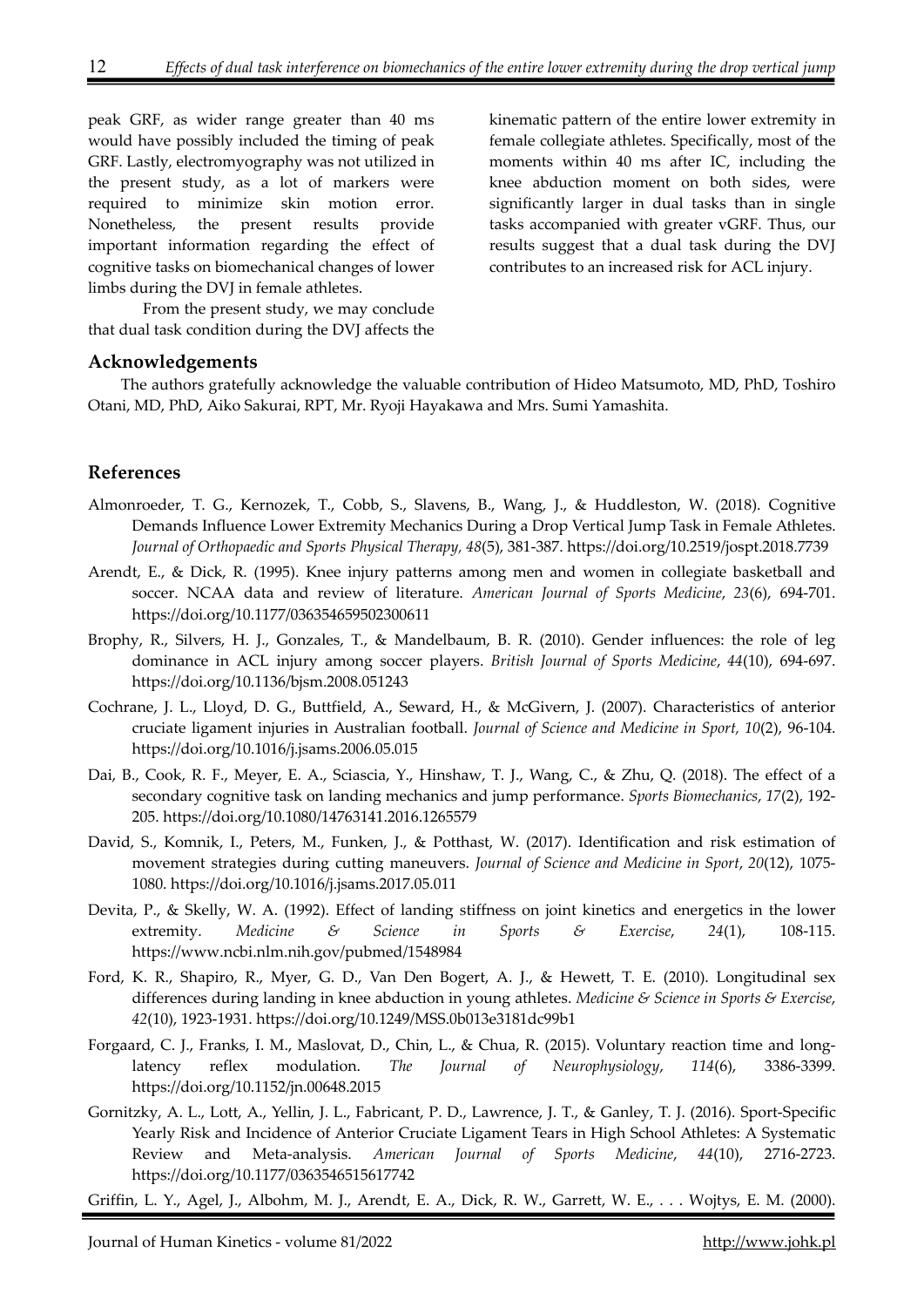Noncontact anterior cruciate ligament injuries: risk factors and prevention strategies. *Journal of the American Academy of Orthopaedic Surgeons*, *8*(3), 141-150. https://www.ncbi.nlm.nih.gov/pubmed/10874221

- Harato, K., Sakurai, A., Morishige, Y., Kobayashi, S., Niki, Y., & Nagura, T. (2019). Biomechanical correlation at the knee joint between static lunge and single-leg drop landing - a comparative study among three different toe directions. *Journal of Experimental Orthopaedics, 6*(1), 42. https://doi.org/10.1186/s40634-019- 0208-2
- Hewett, T. E., & Myer, G. D. (2011). The mechanistic connection between the trunk, hip, knee, and anterior cruciate ligament injury. *Exercise and Sport Sciences Reviews, 39*(4), 161-166. https://doi.org/10.1097/JES.0b013e3182297439
- Hewett, T. E., Myer, G. D., Ford, K. R., Heidt, R. S., Jr., Colosimo, A. J., McLean, S. G., . . . Succop, P. (2005). Biomechanical measures of neuromuscular control and valgus loading of the knee predict anterior cruciate ligament injury risk in female athletes: a prospective study. *American Journal of Sports Medicine*, *33*(4), 492-501. https://doi.org/10.1177/0363546504269591
- Hewett, T. E., Torg, J. S., & Boden, B. P. (2009). Video analysis of trunk and knee motion during non-contact anterior cruciate ligament injury in female athletes: lateral trunk and knee abduction motion are combined components of the injury mechanism. *British Journal of Sports Medicine*, *43*(6), 417-422. https://doi.org/10.1136/bjsm.2009.059162
- Hughes, G., & Dai, B. (2021). The influence of decision making and divided attention on lower limb biomechanics associated with anterior cruciate ligament injury: a narrative review. *Sports Biomechanics*, 1-16. https://doi.org/10.1080/14763141.2021.1898671
- Kadaba, M. P., Ramakrishnan, H. K., & Wootten, M. E. (1990). Measurement of lower extremity kinematics during level walking. *Journal of Orthopaedic Research*, *8*(3), 383-392. https://doi.org/10.1002/jor.1100080310
- Koga, H., Nakamae, A., Shima, Y., Bahr, R., & Krosshaug, T. (2018). Hip and Ankle Kinematics in Noncontact Anterior Cruciate Ligament Injury Situations: Video Analysis Using Model-Based Image Matching. *American Journal of Sports Medicine*, *46*(2), 333-340. https://doi.org/10.1177/0363546517732750
- Koga, H., Nakamae, A., Shima, Y., Iwasa, J., Myklebust, G., Engebretsen, L., . . . Krosshaug, T. (2010). Mechanisms for noncontact anterior cruciate ligament injuries: knee joint kinematics in 10 injury situations from female team handball and basketball. *American Journal of Sports Medicine*, *38*(11), 2218- 2225. https://doi.org/10.1177/0363546510373570
- Krosshaug, T., Nakamae, A., Boden, B. P., Engebretsen, L., Smith, G., Slauterbeck, J. R., . . . Bahr, R. (2007). Mechanisms of anterior cruciate ligament injury in basketball: video analysis of 39 cases. *American Journal of Sports Medicine*, *35*(3), 359-367. https://doi.org/10.1177/0363546506293899
- Leppanen, M., Pasanen, K., Kujala, U. M., Vasankari, T., Kannus, P., Ayramo, S., . . . Parkkari, J. (2017). Stiff Landings Are Associated With Increased ACL Injury Risk in Young Female Basketball and Floorball Players. *American Journal of Sports Medicine*, *45*(2), 386-393. https://doi.org/10.1177/0363546516665810
- Morishige, M., McQueen, D. A., Chong, A., Ballard, G. P., & Cooke, F. W. (2010). The influence of sequential debridement in total knee arthroplasty on the flexion axis of the knee using computer-aided navigation. *Journal of Orthopaedic Research*, *28*(6), 767-772. https://doi.org/10.1002/jor.21060
- Moritz, C. T., & Farley, C. T. (2004). Passive dynamics change leg mechanics for an unexpected surface during human hopping. *The Journal of Applied Physiology (1985)*, *97*(4), 1313-1322. https://doi.org/10.1152/japplphysiol.00393.2004
- Negrete, R. J., Schick, E. A., & Cooper, J. P. (2007). Lower-limb dominance as a possible etiologic factor in noncontact anterior cruciate ligament tears. *Journal of Strength and Conditioning Research*, *21*(1), 270-273. https://doi.org/10.1519/00124278-200702000-00048
- Padua, D. A., DiStefano, L. J., Beutler, A. I., de la Motte, S. J., DiStefano, M. J., & Marshall, S. W. (2015). The Landing Error Scoring System as a Screening Tool for an Anterior Cruciate Ligament Injury-Prevention Program in Elite-Youth Soccer Athletes. *Journal of Athletic Training*, *50*(6), 589-595. https://doi.org/10.4085/1062-6050-50.1.10

<sup>©</sup> Editorial Committee of Journal of Human Kinetics